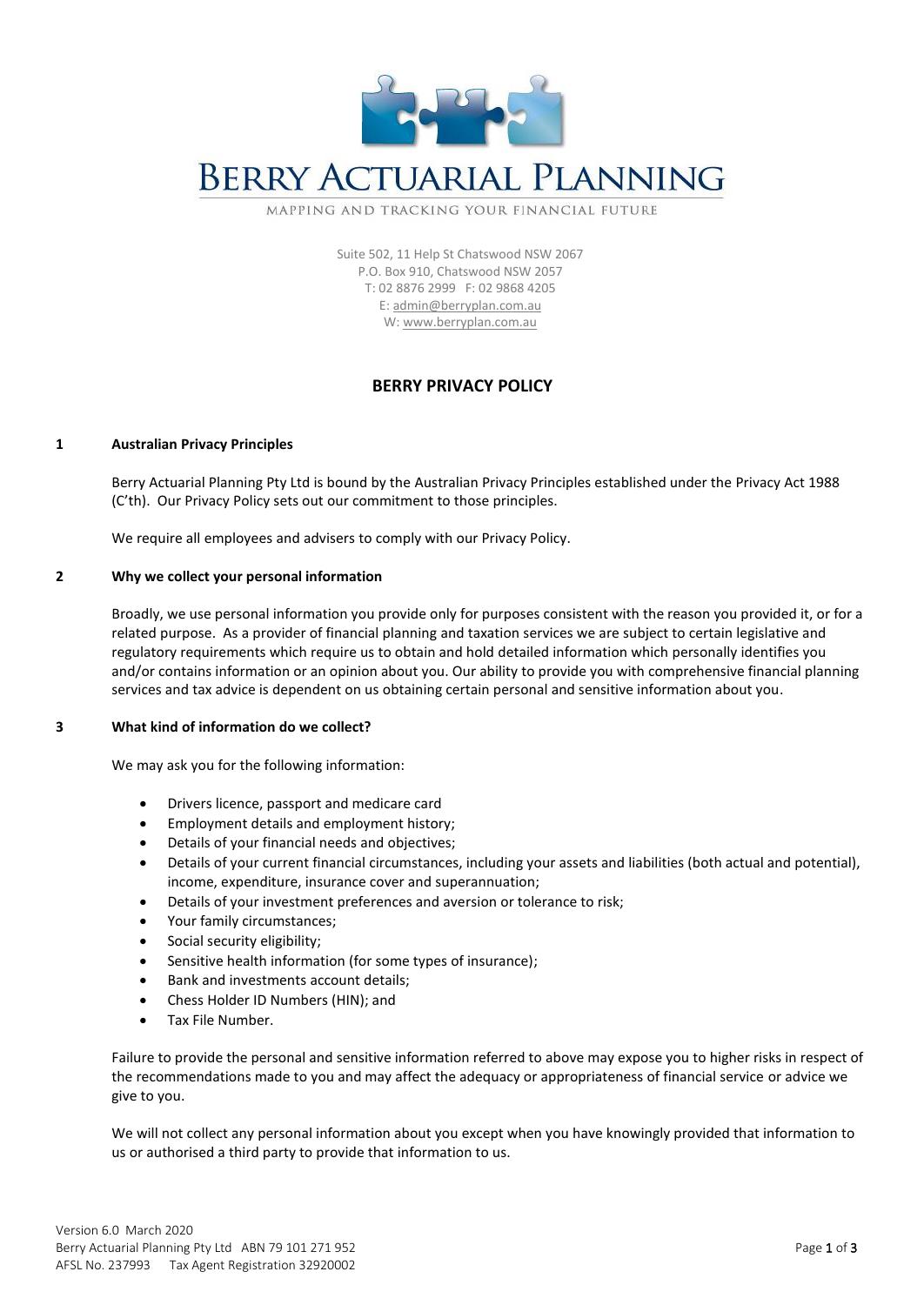Generally collection of your personal information will be effected in face to face interviews (when we ask you to bring certain information), over the telephone or by completion of a fact find or client profile form. From time to time additional and/or updated personal information may be collected through one or more of those methods.

# **4 How we collect**

Most information is collected when you become a client of one of the financial services that we make available, often financial planning advice. But there may be other ways we collect personal information such as through contact with you and from your agent, accountant or solicitor. We will collect personal information from you only by lawful and fair means and not in an unreasonably intrusive way.

# **5 How do we use your personal information and who might we disclose it to?**

We will only use personal information about you if it is necessary for us to adequately provide to you the services you have requested including:

- preparing your financial plan;
- providing financial planning advice and services to you;
- making insurance, securities and investment recommendations;
- implementing recommendations made to you;
- reviewing your financial plan;
- reviewing your insurance, securities and investments;
- supporting the services offered to you by another financial services provider;
- preparing your tax returns and providing tax advice.

We will not use or disclose personal information collected by us for any purpose other than:

- the purposes for which it was provided or for secondary related purposes in circumstances where you would reasonably expect such use or disclosure; or
- where you have consented to such disclosure; or
- to an authorised joint account holder or agent; or
- where the Australian Privacy Principles authorise use or disclosure where required or authorised under law, in circumstances relating to public health and safety or in connection with a regulatory matter by or on behalf of a government agency or enforcement body.

As our employees are members of certain professional bodies, the rules of professional conduct of those bodies may require us to make certain information available for inspection to ensure ongoing compliance with mandatory professional standards. This may involve the disclosure of your personal information. We are also obliged pursuant to the Corporations Act to maintain certain transaction records and make those records available for inspection by the Australian Securities and Investments Commission.

We may use the personal information collected from you for the purpose of providing you with direct material such as articles that may be of interest to you. However you may, by contacting your adviser or our Privacy Officer, as detailed below, request not to receive such information and we will give effect to that request. Please allow 2 weeks for your request to be actioned.

We may disclose your personal information to share registries, Australian Taxation Office, superannuation fund trustees, insurance providers, Wrap account service providers, stockbrokers and product issuers for the purpose of giving effect to your financial plan and the recommendations made by us.

We may disclose your personal information to your accountant; independent auditors you engage; your solicitor or other financial service providers where you have authorised such disclosure.

In order to ensure that you receive a personal and tailored service, your personal information may be transferred between our advisers.